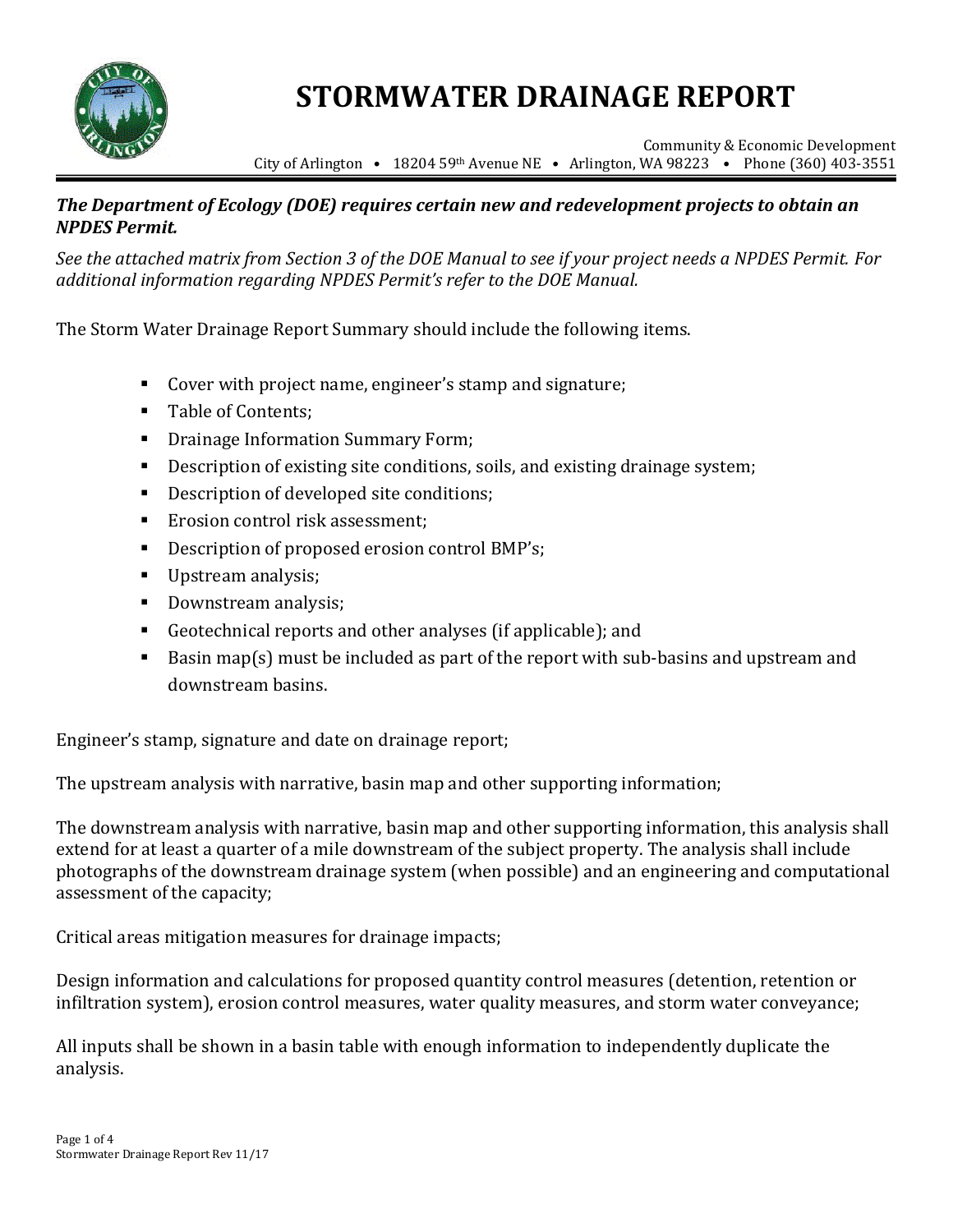Outputs from computer calculations shall be clearly labeled and indexed with names and descriptors that reflect the basin names.

Operations and Maintenance (O & M) Manual for the entire drainage system;

Design information, soil logs, describe method used to test the soils, calculations and report on proposed infiltration system(s), if applicable. If this information is in the soils report, please state, "See soils report";

Geotechnical information and discussion, summary of the tests, requirements for grading work and the testing schedule, geotechnical engineering or geologic reports if required, shall be stamped, signed and dated by licensed professional who is registered in the State of Washington. Do not duplicate if in the soils report;

Basin map(s) or plans for the site and offsite areas which show the location of basins and sub-basins which correspond to the analysis for the site, as well as the upstream and downstream areas;

Clearly delineate basins/sub-basins, include area for each, include location and area for each cover type, and indicate pollution or non-pollution generating;

Basin map(s) shall include contours or point elevations with enough detail to determine flow direction and slope.

For infiltration facilities; long term infiltration rate must be supported by a geotechnical report. Separation from high ground water must be addressed and mounding analysis as necessary.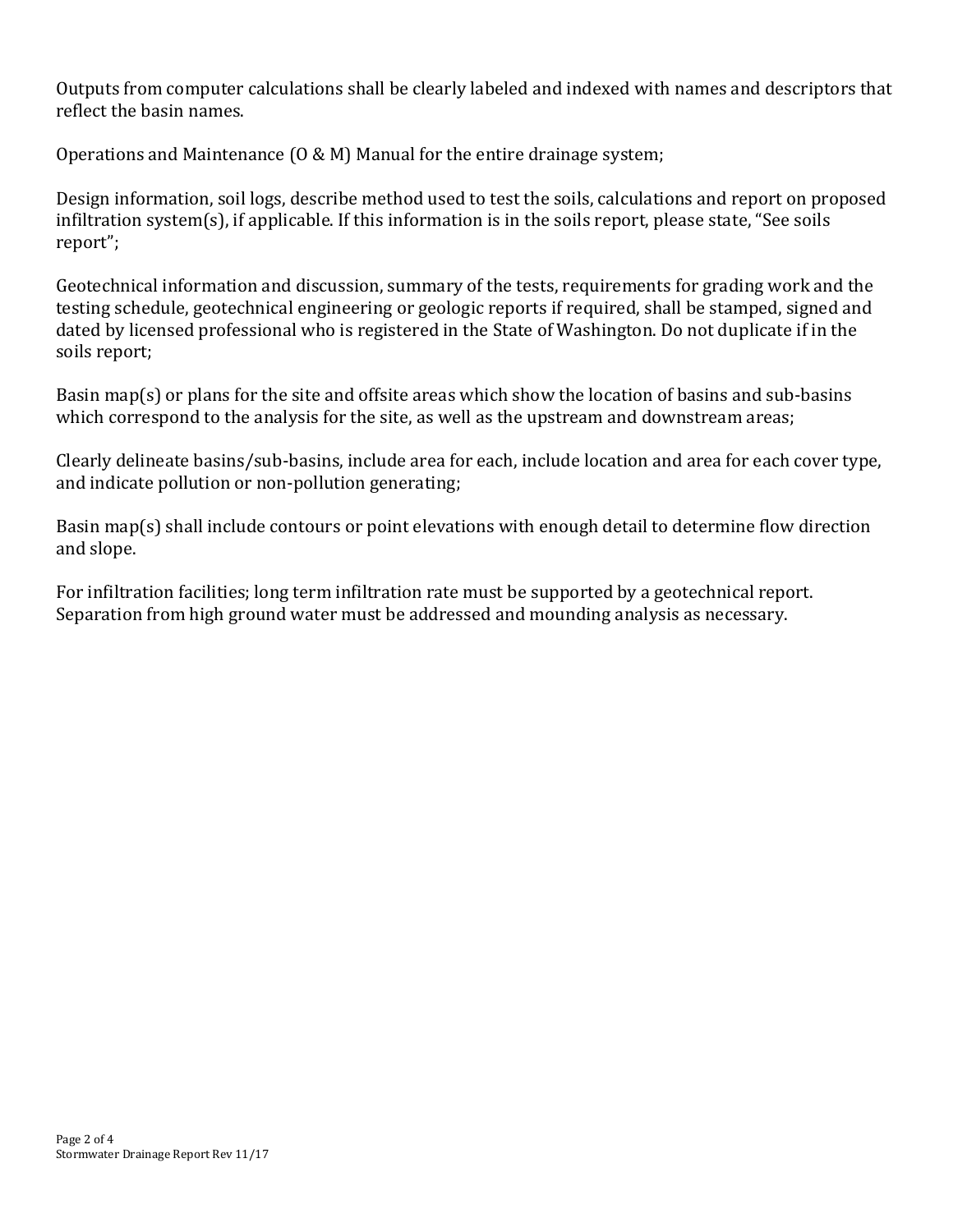## **DRAINAGE INFORMATION SUMMARY**

| Project Name:                   |
|---------------------------------|
| Project Total Area:             |
| Number of Lots (if applicable): |

# **Summary Table**

| <b>Drainage Basin Information</b>            | <b>Individual Site Information</b> |          |             | <b>Total Site</b> |
|----------------------------------------------|------------------------------------|----------|-------------|-------------------|
|                                              | $\mathbf{A}$                       | $\bf{B}$ | $\mathbf C$ |                   |
| <b>Area of Impact</b>                        |                                    |          |             |                   |
| <b>Existing Condition Area (ac.)</b>         |                                    |          |             |                   |
| Pervious Area (ac.)                          |                                    |          |             |                   |
| Impervious Area (ac.)                        |                                    |          |             |                   |
| <b>Proposed Condition Area (ac.)</b>         |                                    |          |             |                   |
| Pervious Area (ac.)                          |                                    |          |             |                   |
| Impervious Area (ac.)                        |                                    |          |             |                   |
| Non-pollution Generating (ac.)<br>П          |                                    |          |             |                   |
| Pollution Generating (ac.)<br>$\blacksquare$ |                                    |          |             |                   |
| <b>Pre-Developed Runoff Rates</b>            |                                    |          |             |                   |
| $Q$ (cfs.)<br>2 year                         |                                    |          |             |                   |
| 10 year                                      |                                    |          |             |                   |
| 100 year                                     |                                    |          |             |                   |
| <b>Post Development Runoff Rates</b>         |                                    |          |             |                   |
| $Q$ (cfs.)<br>2 year                         |                                    |          |             |                   |
| 10 year                                      |                                    |          |             |                   |
| 100 year                                     |                                    |          |             |                   |
| Offsite Upstream Area                        |                                    |          |             |                   |
| Type of Storage Proposed                     |                                    |          |             |                   |
| Approx. Storage Volume (cu. ft.)             |                                    |          |             |                   |
| Type of Treatment                            |                                    |          |             |                   |
| Low Impact Development                       |                                    |          |             |                   |